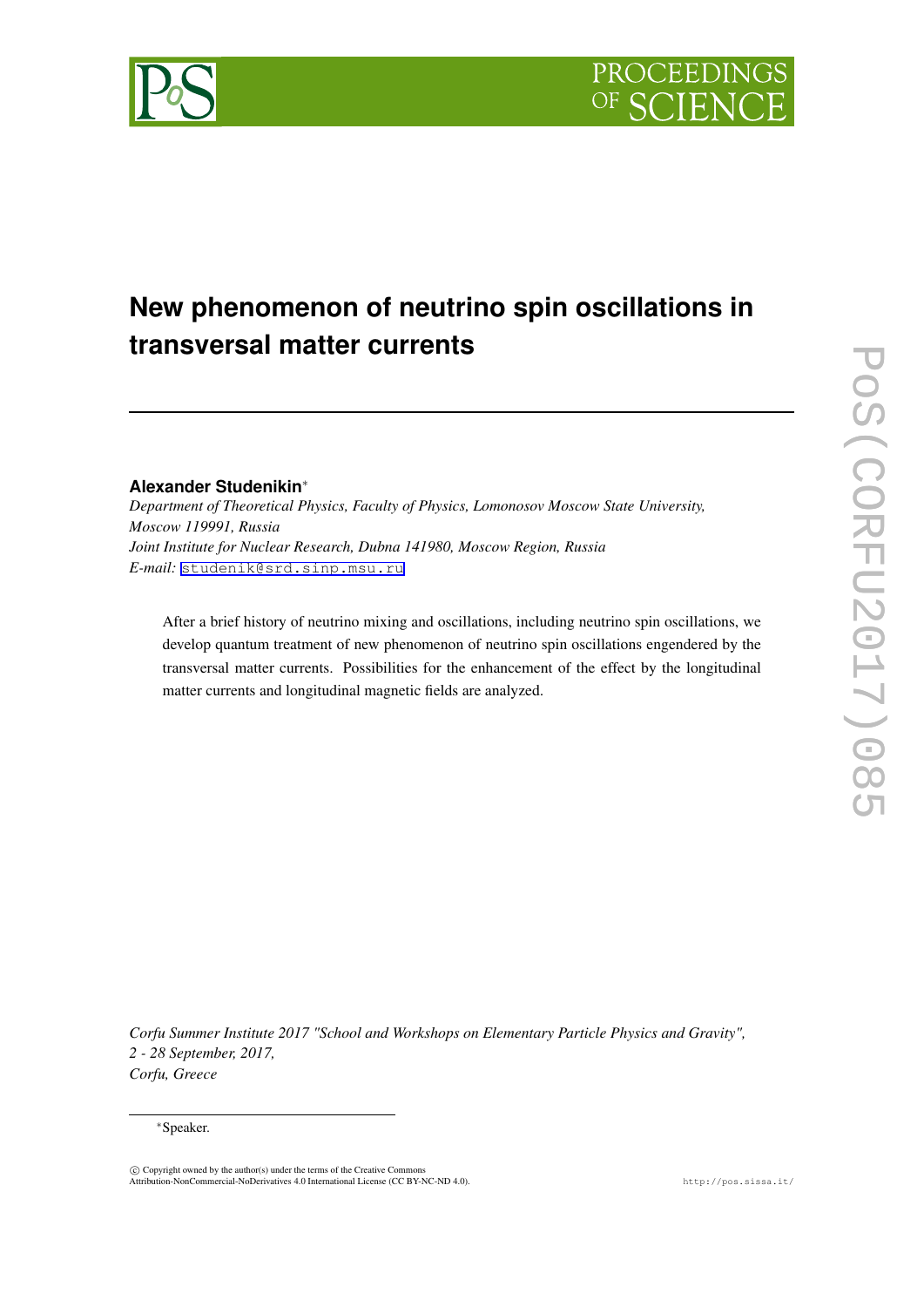#### 1. Introduction: a brief history of neutrino flavour mixing and oscillations

The year 2017 marking the sixteenth anniversary of the possibility of neutrino mixing and oscillations we recall two papers by Bruno Pontecorvo  $[1, 2]$  where the above mentioned effects have been discussed for the first time. In [1] Pontecorvo has indicated that if the neutrino charge were not conserved then the transition between a neutrino and antineutrino would become possible in vacuum. In [2] Pontecorvo has even directly introduced a phenomenon of neutrino mixing. He has written that

*"Neutrinos in vacuum can transform themselves into antineutrino and vice versa. This means that neutrino and antineutrino are particle mixturesi£<sub>i</sub>. So, for example, a beam of neutral leptons from a reactor which at first consists mainly of antineutrinos will change its composition and at a certain distance R from the reactor will be composed of neutrino and antineutrino in equal quantities"*.

The paper [2] ends with the following statement

*"Under the above assumptions, effects of transformation of neutrino into antineutrino and vice versa may be unobservable in the laboratory because of large value of R, but will certainly occur, at least, on an astronomic scale"*.

A brief history of neutrino mixing and oscillations can be found in [3]. In 1962, just after the discovery of the second flavour neutrino, the effect of neutrino mixing was discussed in [4] where the fields of the weak neutrinos  $v_e$  and  $v_\mu$  were connected with the neutrinos mass states  $v_1$  and  $v_2$ by the unitary mixing matrix *U* that can be parametrized by the mixing angle  $\theta$  and

$$
v_e = v_1 \cos \theta + v_2 \sin \theta, \quad v_\mu = -v_1 \sin \theta + v_2 \cos \theta. \tag{1.1}
$$

The theory of neutrino mixing and oscillations was further developed in [5, 6] with actual calculations of neutrino beam evolution. In [7] the effect of neutrino interaction with matter of a constant density on neutrino flavour mixing and oscillations was investigated. The existence of resonant amplification of neutrino mixing (the MSW effect) when a neutrino flux propagates through a medium with varying density was predicted in [8].

The tedious studies, both expertimental and theoretical, over the last 60 years has been honored by the Nobel Prize of 2015 awarded to Arthur McDonald and Takaaki Kajita for the discovery of neutrino oscillations, which shows that neutrinos have mass.

#### 2. Neutrino spin oscillations

The straightforward consequences of neutrino nonzero mass is the prediction [9] that neutrinos can have nonzero magnetic moments. Studies of neutrino magnetic moments and the related phenomena attract a reasonable interest in literature. The values of neutrino magnetic moments are constrained in the terrestrial laboratory experiments and in the astrophysical considerations (see, for instance, [10] and [11]).

Massive neutrinos participate in electromagnetic interactions. The recent review on this topic is given in [12]. One of the most important phenomenon of nontrivial neutrino electromagnetic interactions is the neutrino magnetic moment precession and the corresponding spin oscillations in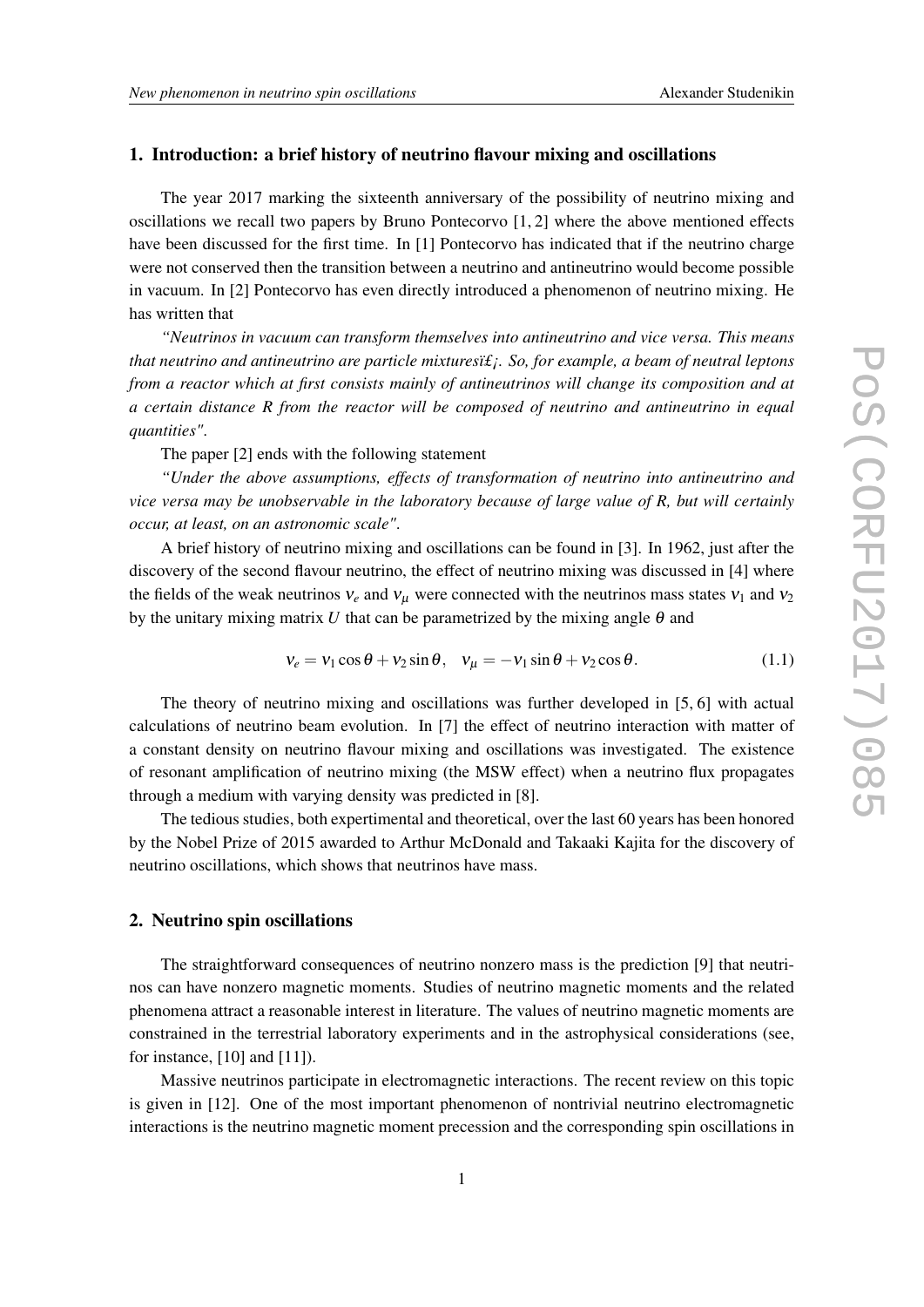presence of external electromagnetic fields. The later effect has been studied in numerous papers published during several passed decades.

Within this scope the neutrino spin oscillations  $v^L \Leftrightarrow v^R$  induced by the neutrino magnetic moment interaction with the transversal magnetic field **B**<sub>⊥</sub> was first considered in [13]. Then spinflavor oscillations  $v_e^L \Leftrightarrow v_\mu^R$  in  $\mathbf{B}_{\perp}$  in vacuum were discussed in [14], the importance of the matter effect was emphasized in [15]. The effect of the resonant amplification of neutrino spin oscillations in B*<sup>⊥</sup>* in the presence of matter was proposed in [16, 17], the impact of the longitudinal magnetic field B*||* was discussed in [18]. The neutrino spin oscillations in the presence of constant twisting magnetic field were considered in [19–24].

Recently a new approach to description of neutrino spin and spin-flavor oscillations in the presence of an arbitrary constant magnetic field have been developed [24–26]. Within the new approach exact quantum stationary states in the magnetic field are used for classification of neutrino spin states, rather than the neutrino helicity states that have been used for this purpose within the customary approach in many published papers. Recall that the helicity states are not stationary in the presence of a magnetic field. It has been shown [26], in particular, that in the presence of the transversal magnetic field for a given choice of parameters (the energy and magnetic moments of neutrinos and strength of the magnetic field) the amplitude of the flavour oscillations  $v_e^L \leftrightarrow v_\mu^L$  at the vacuum frequency is modulated by the magnetic field frequency. Similar results on the important influence of the transversal magnetic field on amplitudes of various types of neutrino oscillations were obtained earlier [27] on the basis of the exact solution of the effective equation for neutrino evolution in the presence of a magnetic field and matter, which accounts for four neutrino species corresponding to two different flavor states with positive and negative helicities.

In [28] neutrino spin oscillations were considered in the presence of arbitrary constant electromagnetic fields  $F_{\mu\nu}$ . Neutrino spin oscillations in the presence of the field of circular and linearly polarized electromagnetic waves and superposition of an electromagnetic wave and constant magnetic field were considered in [29–31].

More general case of neutrino spin evolution in the case when neutrino is subjected to general types of non-derative interactions with external scalar *s*, pseoudoscalar  $\pi$ , vector  $V_{\mu}$ , axial-vector  $A_{\mu}$ , tensor  $T_{\mu\nu}$  and pseudotensor  $\Pi_{\mu\nu}$  fields was considered in [32]. From the general neutrino spin evolution equation, obtained in [32], it follows that neither scalar *s* nor pseudoscalar  $\pi$  nor vector  $V_{\mu}$  fields can induce neutrino spin evolution. On the contrary, within the general consideration of neutrino spin evolution it was shown that electromagnetic (tensor) and weak (axial-vector) interactions can contribute to the neutrino spin evolution.

Recently we consider in details [25, 33] neutrino mixing and oscillations in arbitrary constant magnetic field that have B*<sup>⊥</sup>* and B*||* nonzero components in mass and flavour bases and derived an explicit expressions for the effective neutrino magnetic moments for the flavour neutrinos in terms of the corresponding magnetic moments introduced in the neutrino mass basis.

#### 3. Neutrino spin conversion and oscillations in transversal matter current

For many years, until 2004, it was believed that a neutrino helicity precession and the corresponding spin oscillations can be induced by the neutrino magnetic interactions with an external electromagnetic field that provided the existence of the transversal magnetic field component B*<sup>⊥</sup>* in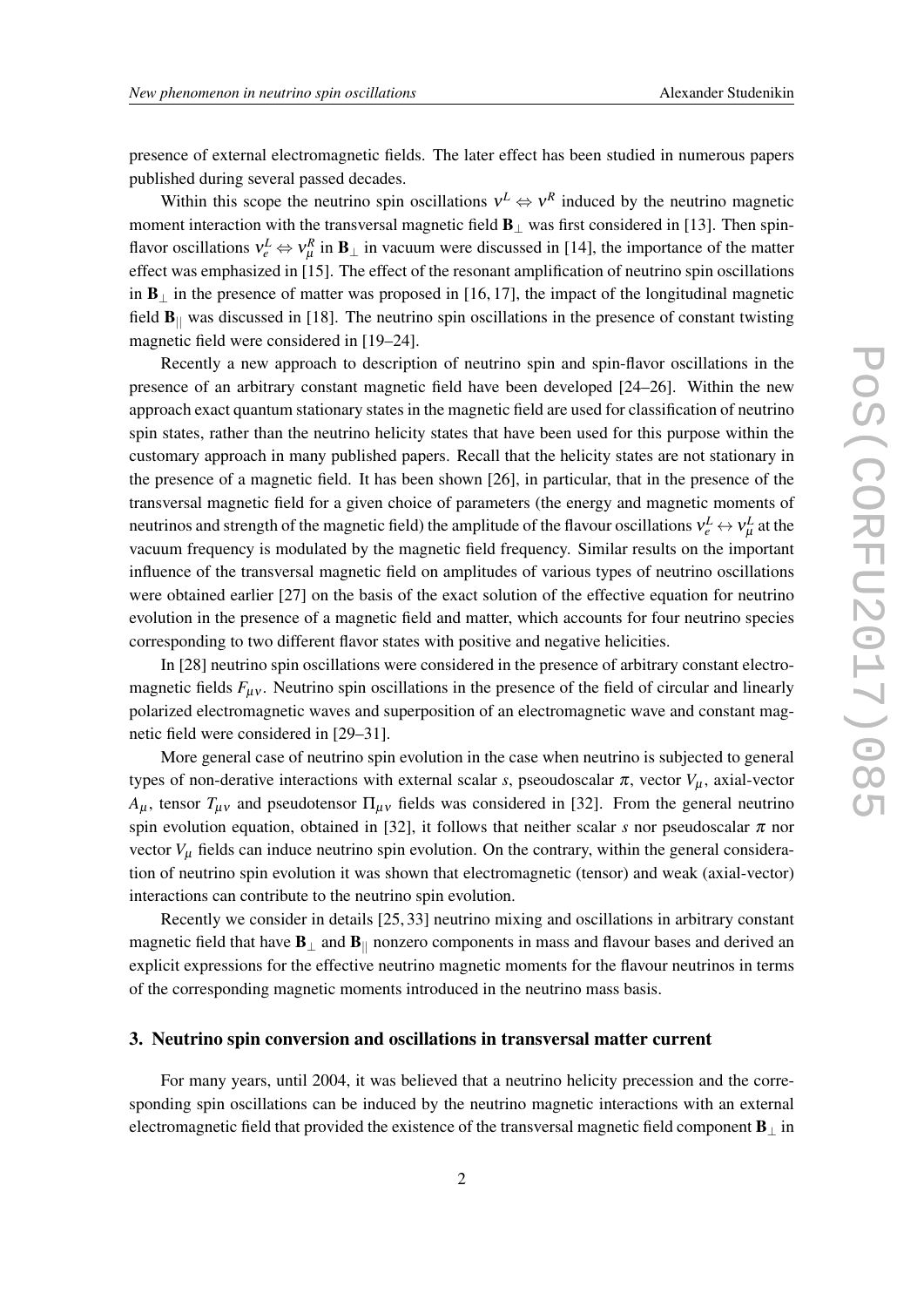the particles rest frame. A new and very interesting possibility for neutrino spin (and spin-flavour) oscillations engendered by the neutrino interaction with matter background was proposed and investigated for first time in [34]. It was shown [34] that neutrino spin oscillations can be induced not only by the neutrino interaction with a magnetic field, as it was believed before, but also by neutrino interactions with matter in the case when there is a transversal matter current or matter polarization. This new effect has been explicitly highlighted in [34] :

*"The possible emergence of neutrino spin oscillations owing to neutrino interaction with matter under the condition that there exists a nonzero transverse current component or matter polarization is the most important new effect that follows from the investigation of neutrino-spin oscillations in Section 4. So far, it has been assumed that neutrino-spin oscillations may arise only in the case where there exists a nonzero transverse magnetic field in the neutrino rest frame."*

For historical notes reviewing studies of the discussed effect see in [35, 36]. It should be noted that the predicted effect exist regardless of a source of the background matter transversal current or polarization (that can be a background magnetic field, for instance).

Note that the existence of the discussed effect of neutrino spin oscillations engendered by the transversal matter current and matter polarization and its possible impact in astrophysics have been confirmed in a series of recent papers [37–40].

# 4. Neutrino spin precession and oscillations in transversal matter currents: semiclassical treatment

Following the discussion in [34] consider, as an example, an electron neutrino spin precession in the case when neutrinos with the Standard Model interaction are propagating through moving and polarized matter composed of electrons (electron gas) in the presence of an electromagnetic field given by the electromagnetic-field tensor  $F_{\mu\nu} = (E, B)$ . To derive the neutrino spin oscillation probability in the transversal matter current we use the generalized Bargmann-Michel-Telegdi equation that describes the evolution of the three-dimensional neutrino spin vector S,

$$
\frac{d\mathbf{S}}{dt} = \frac{2}{\gamma} \Big[ \mathbf{S} \times (\mathbf{B}_0 + \mathbf{M}_0) \Big],\tag{4.1}
$$

where the magnetic field  $B_0$  in the neutrino rest frame is determined by the transversal and longitudinal (with respect to the neutrino motion) magnetic and electric field components in the laboratory frame,

$$
\mathbf{B}_0 = \gamma \Big( \mathbf{B}_{\perp} + \frac{1}{\gamma} \mathbf{B}_{\parallel} + \sqrt{1 - \gamma^{-2}} \Big[ \mathbf{E}_{\perp} \times \frac{\boldsymbol{\beta}}{\beta} \Big] \Big), \tag{4.2}
$$

 $\gamma = (1 - \beta^2)^{-\frac{1}{2}}$ ,  $\beta$  is the neutrino velocity. The matter term **M**<sub>0</sub> in Eq. (4.1) is also composed of the transversal  $\mathbf{M}_{0_{\parallel}}$  and longitudinal  $\mathbf{M}_{0_{\perp}}$  parts,

$$
\mathbf{M}_0 = \mathbf{M}_{0_{\parallel}} + \mathbf{M}_{0_{\perp}},\tag{4.3}
$$

$$
\mathbf{M}_{0_{\parallel}} = \gamma \boldsymbol{\beta} \frac{n_0}{\sqrt{1 - v_e^2}} \left\{ \rho_e^{(1)} \left( 1 - \frac{\mathbf{v}_e \boldsymbol{\beta}}{1 - \gamma^{-2}} \right) \right\} - \frac{\rho_e^{(2)}}{1 - \gamma^{-2}} \left\{ \zeta_e \boldsymbol{\beta} \sqrt{1 - v_e^2} + \left( \zeta_e \mathbf{v}_e \frac{(\boldsymbol{\beta} \mathbf{v}_e)}{1 + \sqrt{1 - v_e^2}} \right) \right\},\tag{4.4}
$$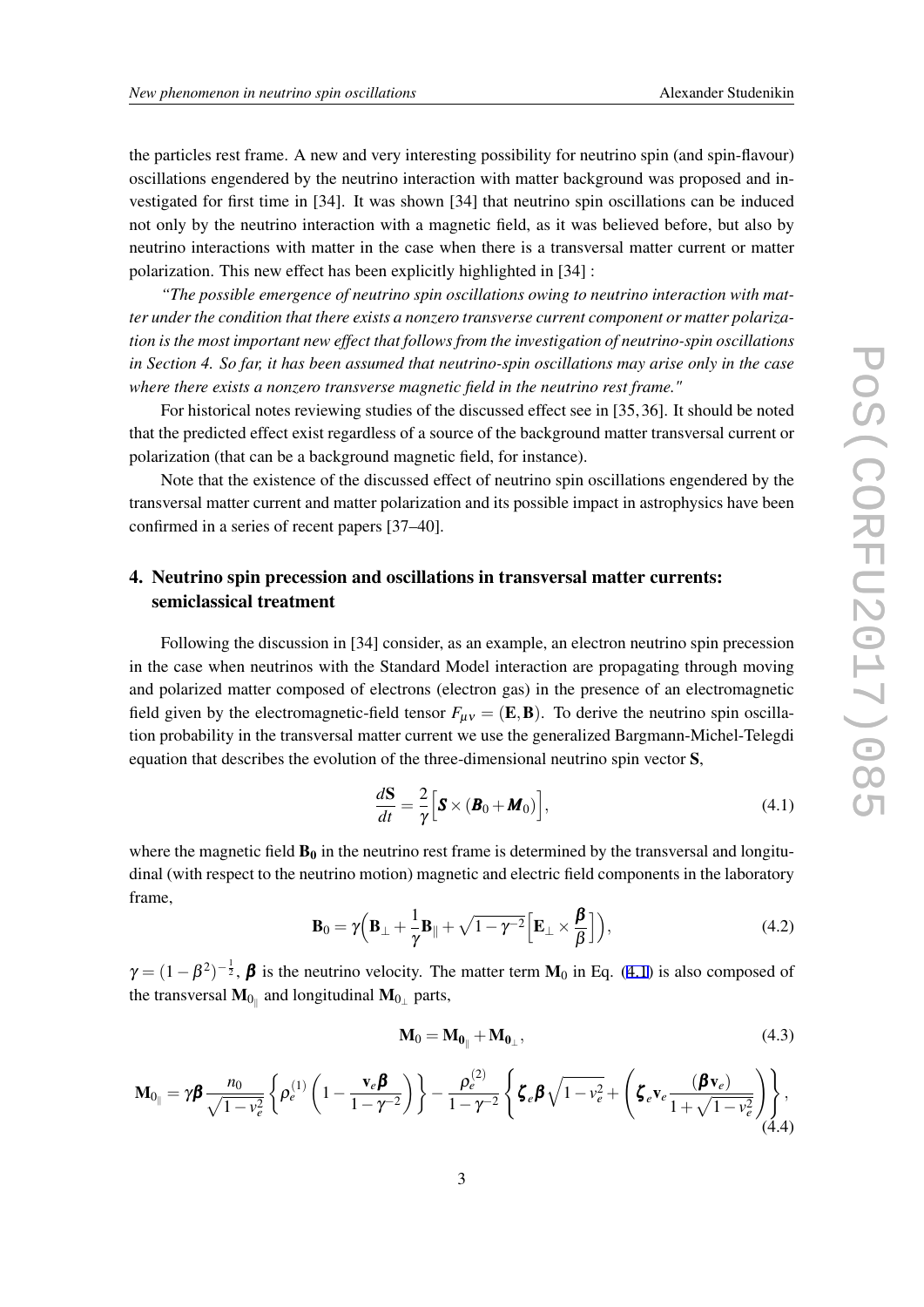<span id="page-4-0"></span>Here  $n_0 = n_e \sqrt{1 - v_e^2}$  is the invariant number density of matter given in the reference frame for which the total speed of matter is zero. The vectors  $\mathbf{v}_e$ , and  $\boldsymbol{\zeta}_e$   $(0 \le |\boldsymbol{\zeta}_e|^2 \le 1)$  denote, respectively, the speed of the reference frame in which the mean momentum of matter (electrons) is zero, and the mean value of the polarization vector of the background electrons in the above mentioned reference frame. The coefficients  $\rho_e^{(1,2)}$  calculated within the extended Standard Model supplied with *SU*(2)-singlet right-handed neutrino  $v_R$  are respectively,  $\rho_e^{(1)} = \frac{\tilde{G}_F}{2\sqrt{2}\mu}$ ,  $\rho_e^{(2)} = -\frac{G_F}{2\sqrt{2}}$  $\frac{G_F}{2\sqrt{2}\mu}$ , where  $\tilde{G}_F = G_F(1 + 4\sin^2\theta_W).$ 

For neutrino evolution between two neutrino states  $v_e^L \Leftrightarrow v_e^R$  in presence of the magnetic field and moving matter we get [34] the following equation

$$
i\frac{d}{dt}\begin{pmatrix}v_e^L\\v_e^R\end{pmatrix}=\mu\begin{pmatrix}\frac{1}{\gamma}|\mathbf{M}_{0\parallel}+\mathbf{B}_{0\parallel}|\begin{array}{c}|\mathbf{B}_{\perp}+\frac{1}{\gamma}\mathbf{M}_{0\perp}|\\\|\mathbf{B}_{\perp}+\frac{1}{\gamma}\mathbf{M}_{0\perp}|\end{array}\end{pmatrix}\begin{pmatrix}v_e^L\\v_e^R\end{pmatrix}.
$$
(4.6)

Thus, the probability of the neutrino spin oscillations in the adiabatic approximation is given by [34]

$$
P_{V_e^L \to V_e^R}(x) = \sin^2 2\theta_{\text{eff}} \sin^2 \frac{\pi x}{L_{\text{eff}}}, \sin^2 2\theta_{\text{eff}} = \frac{E_{\text{eff}}^2}{E_{\text{eff}}^2 + \Delta_{\text{eff}}^2}, \quad L_{\text{eff}} = \frac{2\pi}{\sqrt{E_{\text{eff}}^2 + \Delta_{\text{eff}}^2}},\tag{4.7}
$$

where

$$
E_{\text{eff}} = \mu \left| \mathbf{B}_{\perp} + \frac{1}{\gamma} \mathbf{M}_{0\perp} \right|, \ \Delta_{\text{eff}} = \frac{\mu}{\gamma} \left| \mathbf{M}_{0\parallel} + \mathbf{B}_{0\parallel} \right|.
$$
 (4.8)

Thus, it follows that even without presence of an electromagnetic field,  $\mathbf{B}_{\perp} = \mathbf{B}_{0\parallel} = 0$ , neutrino spin oscillations  $v_e^L \Leftrightarrow v_e^R$  can be induced in the presence of matter when the transverse matter term M<sub>0⊥</sub> is not zero. If we neglect possible effects of matter polarization then the neutrino evolution equation (4.6) simplifies to

$$
i\frac{d}{dt}\begin{pmatrix} v_e^L \\ v_e^R \end{pmatrix} = \frac{\mu}{\gamma} \begin{pmatrix} M_{0\parallel} & M_{0\perp} \\ M_{0\perp} & -M_{0\parallel} \end{pmatrix} \begin{pmatrix} v_e^L \\ v_e^R \end{pmatrix},
$$
(4.9)

where

$$
\mathbf{M}_{0_{\parallel}} = \gamma \boldsymbol{\beta} \rho_e^{(1)} \left( 1 - \frac{\mathbf{v}_e \boldsymbol{\beta}}{1 - \gamma^{-2}} \right) \frac{n_0}{\sqrt{1 - v_e^2}}, \quad \mathbf{M}_{0_{\perp}} = -\rho_e^{(1)} \mathbf{v}_{e_{\perp}} \frac{n_0}{\sqrt{1 - v_e^2}}.
$$
 (4.10)

The effective mixing angle and oscillation length in the neutrino spin oscillation probability (4.7) now are given by

$$
\sin^2 2\theta_{\rm eff} = \frac{M_{0\perp}^2}{M_{0\parallel}^2 + M_{0\perp}^2}, \quad L_{\rm eff} = \frac{2\pi}{\mu M_0} \gamma.
$$
 (4.11)

The above considerations can be applied to other types of neutrinos and various matter compositions. It is also obvious that for neutrinos with nonzero transition magnetic moments a similar effect for spin-flavour oscillations exists under the same background conditions.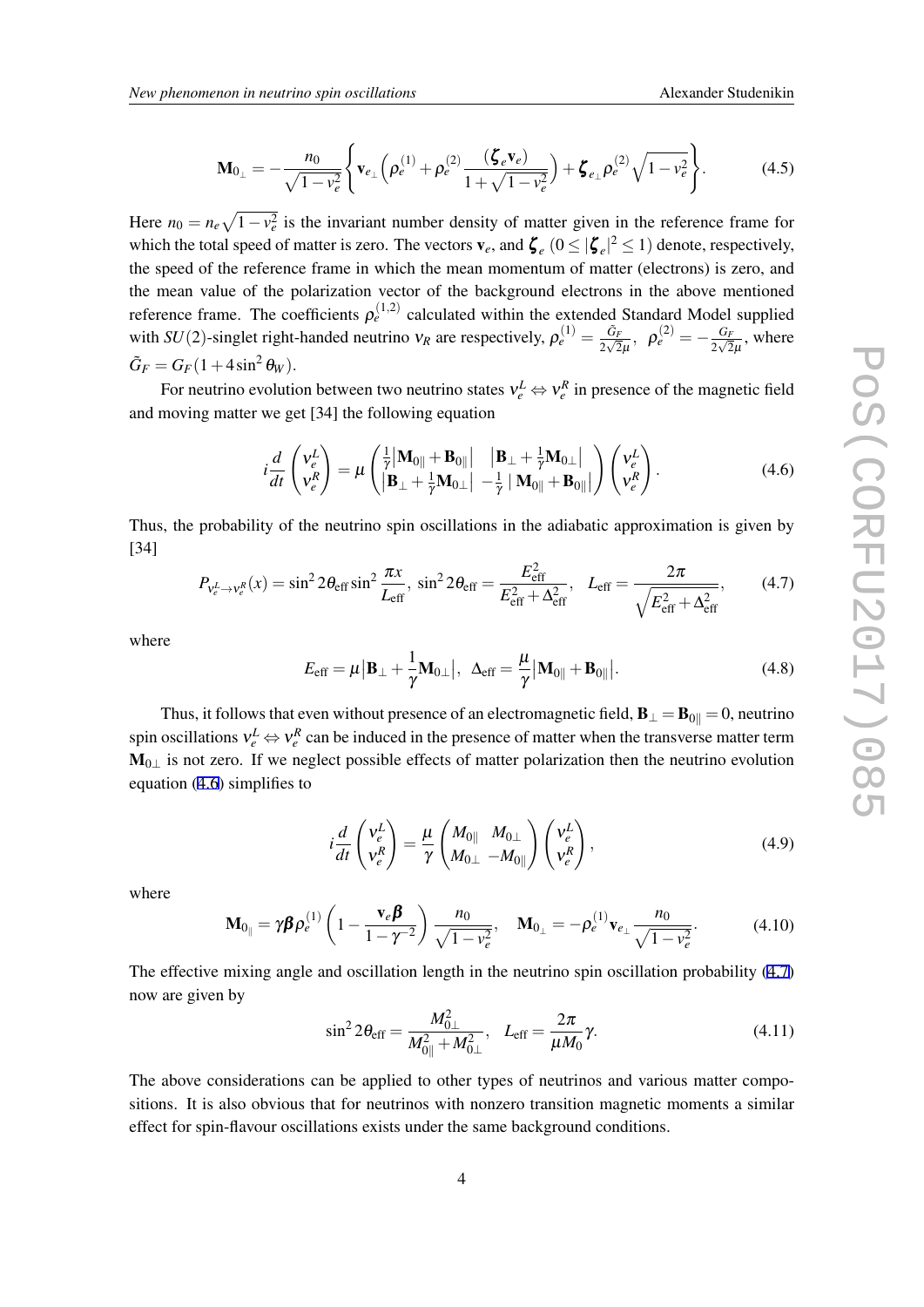# <span id="page-5-0"></span>5. Neutrino spin precession and oscillations in transversal matter currents within quantum treatment

Here below we continue our studies of the effect of neutrino spin evolution induced by the transversal matter currents and develop a consistent derivation of the effect based on the direct calculation of the spin evolution effective Hamiltonian in the case when a neutrino is propagating in matter transversal currents.

Consider two flavour neutrinos with two possible helicities  $v_f = (v_e^+, v_e^-, v_\mu^+, v_\mu^-)^T$  in moving matter composed of neutrons. The neutrino interaction Lagrangian reads

$$
L_{int} = -f^{\mu} \sum_{l} \bar{v}_{l}(x) \gamma_{\mu} \frac{1+\gamma_{5}}{2} v_{l}(x) = -f^{\mu} \sum_{i} \bar{v}_{i}(x) \gamma_{\mu} \frac{1+\gamma_{5}}{2} v_{i}(x), \quad f^{\mu} = -\frac{G_{F}}{\sqrt{2}} n(1, \mathbf{v}), \tag{5.1}
$$

where  $l = e$ , or  $\mu$ ,  $i = 1,2$  indicates the neutrino flavour,  $i = 1,2$  indicates the neutrino mass state and the matter potential  $f^{\mu}$  depends on the velocity of matter  $\mathbf{v} = (v_1, v_2, v_3)$  and on the neutron number density in the laboratory reference frame  $n = \frac{n_0}{\sqrt{1 - v^2}}$ . Each of the flavour neutrinos is a superposition of the neutrino mass states,

$$
v_e^{\pm} = v_1^{\pm} \cos \theta + v_2^{\pm} \sin \theta, \quad v_\mu^{\pm} = -v_1^{\pm} \sin \theta + v_2^{\pm} \cos \theta. \tag{5.2}
$$

The neutrino evolution equation in the flavour basis is

$$
i\frac{d}{dt}v_f = \left(H_0^{eff} + \Delta H^{eff}\right)v_f,
$$
\n(5.3)

where the first term  $H_0^{eff}$  $\binom{e}{0}$  of effective Hamiltonian determines the neutrino evolution in nonmoving matter. The second term  $\Delta H^{eff}$  accounts for the effect of matter motion and it can be expressed as

$$
\Delta H^{eff} = \begin{pmatrix} \Delta_{ee}^{++} & \Delta_{ee}^{+-} & \Delta_{e\mu}^{++} & \Delta_{e\mu}^{+-} \\ \Delta_{ee}^{-+} & \Delta_{ee}^{--} & \Delta_{e\mu}^{-+} & \Delta_{e\mu}^{--} \\ \Delta_{\mu e}^{++} & \Delta_{\mu e}^{+-} & \Delta_{\mu \mu}^{++} & \Delta_{\mu \mu}^{+-} \\ \Delta_{\mu e}^{-+} & \Delta_{\mu e}^{--} & \Delta_{\mu \mu}^{-+} & \Delta_{\mu \mu}^{-+} \end{pmatrix},\tag{5.4}
$$

where

$$
\Delta_{kl}^{ss'} = \langle \mathbf{v}_k^s | \Delta H^{SM} | \mathbf{v}_l^{s'} \rangle, \quad k, l = e, \mu, \quad s, s' = \pm.
$$

Note that in the Standard Model interaction Lagrangian (5.1) there is no lepton number violating terms. Therefore, in the Standard Model  $\Delta_{kl}^{ss'} = 0$  for  $k \neq l$ . Allowing for Non-Standard Interaction of neutrinos [] can generate violation of the lepton flavour universality and as a consequence nonzero terms  $\Delta_{kl}^{ss'}$  for  $k \neq l$  can appear in (5.4).

From (5.1) it follows that

$$
\Delta H^{SM} = \frac{G_F}{2\sqrt{2}} n \left( 1 + \gamma_5 \right) \mathbf{v} \mathbf{\gamma}, \quad \mathbf{v} \mathbf{\gamma} = v_1 \gamma_1 + v_2 \gamma_2 + v_3 \gamma_3. \tag{5.6}
$$

In evaluation of  $\Delta_{kl}^{ss'}$  we have first introduced the neutrino flavour states  $v_k^s$  and  $v_l^{s'}$  as superpositions of the mass states  $v_{1,2}^{\pm}$ . Then, using the exact free neutrino mass states spinors,

$$
\mathbf{v}_{\alpha}^{s} = C_{\alpha} \sqrt{\frac{E_{\alpha} + m_{\alpha}}{2E_{\alpha}}} \left( \frac{u_{\alpha}^{s}}{E_{\alpha} + m_{\alpha}} u_{\alpha}^{s} \right) e^{i \mathbf{p}_{\alpha} \cdot \mathbf{x}}, \quad \alpha = 1, 2, \tag{5.7}
$$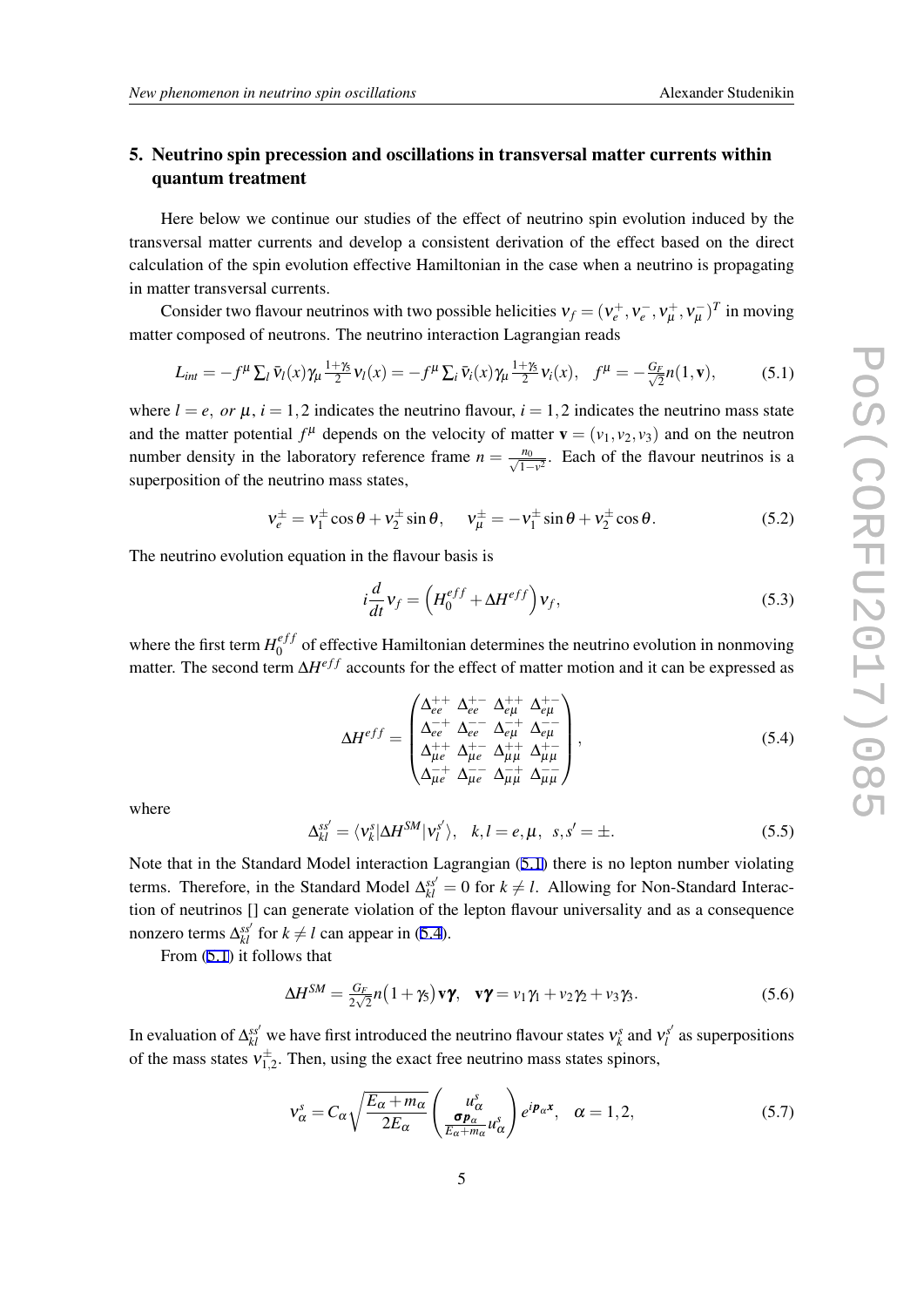<span id="page-6-0"></span>where the two-component spinors  $u^s_\alpha$ 

$$
u_{\alpha}^{s=1} = \begin{pmatrix} 1 \\ 0 \end{pmatrix}, \quad u_{\alpha}^{s=-1} = \begin{pmatrix} 0 \\ 1 \end{pmatrix}, \tag{5.8}
$$

define neutrino helicity states, we have performed calculations that are analogous to those performed in [33]. The difference in calculations is that here we consider not electromagnetic neutrino interaction with a magnetic field but the neutrino weak interaction with moving matter given by ([5.4](#page-5-0)). For the typical term  $\Delta_{\alpha\alpha'}^{ss'} = \langle v_\alpha^s | \Delta H^{SM} | v_{\alpha'}^{s'} \rangle$ , that by fixing proper values of  $\alpha, s, \alpha'$  and s' can reproduces all of the elements of the neutrino evolution Hamiltonian ∆*H<sup>eff</sup>* that accounts for the effect of matter motion, we obtain,

$$
\Delta_{\alpha\alpha'}^{ss'} = \frac{G_F}{2\sqrt{2}} \frac{n_0}{\sqrt{1 - v^2}} \left\{ u_\alpha^s{}^T \left[ (1 - \sigma_3) v_\parallel + (\gamma_{\alpha\alpha'}{}^{-1} \sigma_1 + i \widetilde{\gamma}_{\alpha\alpha'}{}^{-1} \sigma_2) v_\perp \right] u_{\alpha'}^{s'} \right\} \delta_{\alpha}^{\alpha'},\tag{5.9}
$$

where *v<sup>∥</sup>* and *v<sup>⊥</sup>* are the longitudinal and transversal velocities of the matter current and

$$
\gamma_{\alpha\alpha'}{}^{-1} = \frac{1}{2} \left( \gamma_{\alpha}{}^{-1} + \gamma_{\alpha'}{}^{-1} \right), \quad \widetilde{\gamma}_{\alpha\alpha'}{}^{-1} = \frac{1}{2} \left( \gamma_{\alpha}{}^{-1} - \gamma_{\alpha'}{}^{-1} \right), \quad \gamma_{\alpha}{}^{-1} = \frac{m_{\alpha}}{E_{\alpha}}.
$$

Recalling expressions for the Pauli matrixes,

$$
\sigma_3 = \begin{pmatrix} 1 & 0 \\ 0 & -1 \end{pmatrix}, \quad \sigma_1 = \begin{pmatrix} 0 & 1 \\ 1 & 0 \end{pmatrix}, \quad \sigma_2 = i \begin{pmatrix} 0 & -1 \\ 1 & 0 \end{pmatrix}, \tag{5.11}
$$

we get

$$
\Delta_{\alpha\alpha'}^{ss'} = \frac{G_F}{2\sqrt{2}} \frac{n_0}{\sqrt{1 - v^2}} \left\{ u_\alpha^s \right\} \left[ \begin{pmatrix} 0 & 0 \\ 0 & 2 \end{pmatrix} v_{\parallel} + \begin{pmatrix} 0 & \gamma_\alpha^{-1} \\ \gamma_{\alpha'}^{-1} & 0 \end{pmatrix} v_{\perp} \right] u_{\alpha'}^{s'} \right\} \delta_\alpha^{\alpha'},\tag{5.12}
$$

The obtained general expression (5.12) can be used for investigations of various types of neutrino spin oscillations in the transversal matter currents considered in the neutrino mass basis. It confirms our prediction [34] that there is the effect of the neutrino spin conversion and corresponding spin oscillations engendered by the interaction with the transversal current of matter. It is also clear that the corresponding effect engendered by the transversal polarization of matter can be treated in much the same way.

On the basis of equation (5.12) and using the relation [\(5.2\)](#page-5-0) between neutrino mass  $v^{\pm}_{\alpha}$  and flavour  $v_l^{\pm}$  states it is possible to bring our considerations to observational terms and study neutrino oscillations in the flavour basis  $v_f^s$ . The neutrino flavour and mass states are connected by the neutrino mixing matrix

$$
v_f = U v_\alpha, \tag{5.13}
$$

for which we obtain

$$
U = \begin{pmatrix} \cos \theta & 0 & \sin \theta & 0 \\ 0 & \cos \theta & 0 & \sin \theta \\ -\sin \theta & 0 & \cos \theta & 0 \\ 0 & -\sin \theta & 0 & \cos \theta \end{pmatrix}.
$$
 (5.14)

The corresponding neutrino evolution equation is

$$
i\frac{d}{dt}\mathbf{v}_f = H_v^f \mathbf{v}_f,\tag{5.15}
$$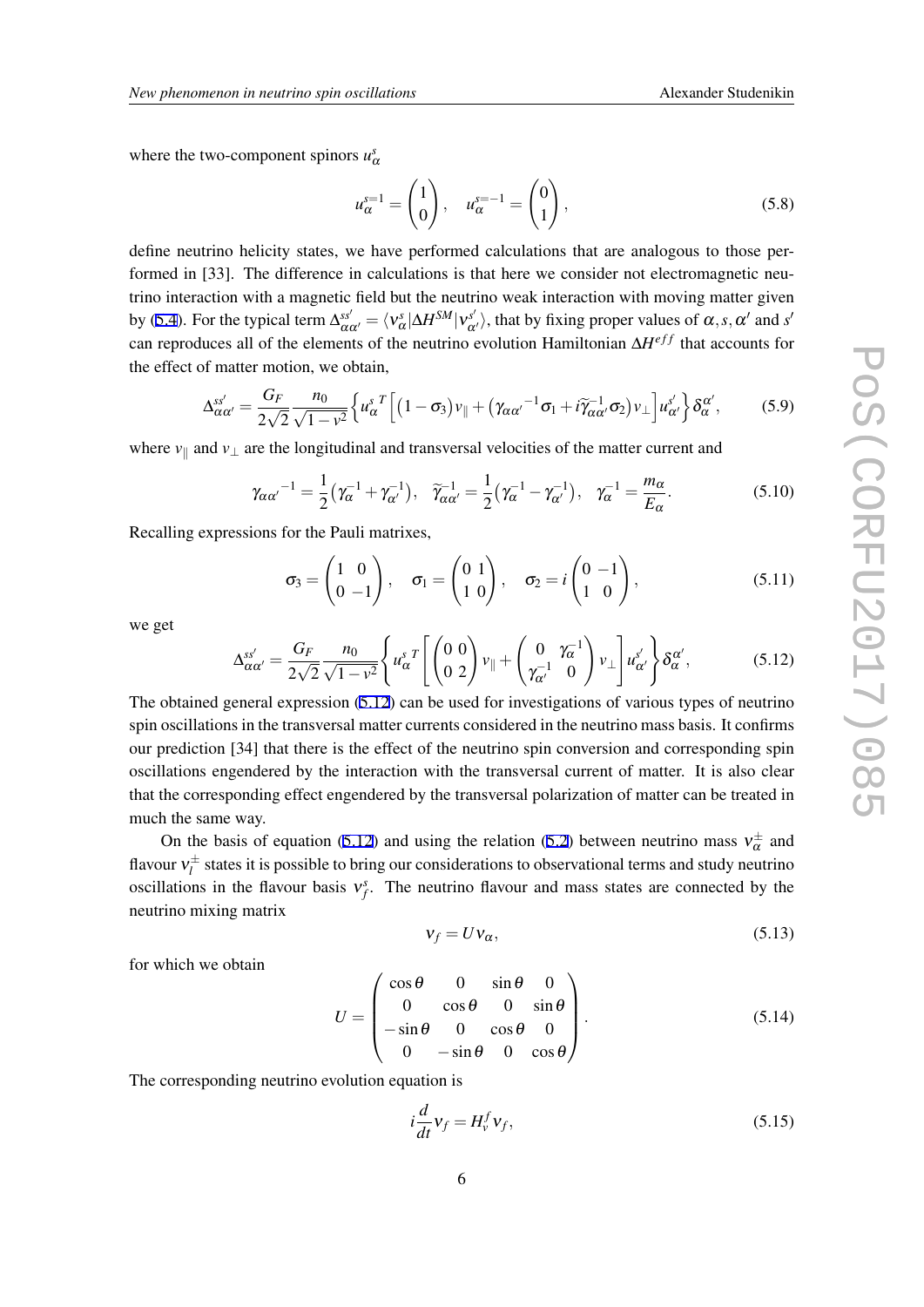<span id="page-7-0"></span>where the effective Hamiltonian is given by  $H_{\nu}^{f} = U H U^{\dagger}$  and can be directly calculated [42] using equation [\(5.14](#page-6-0)).

However, it is possible to get a general structure of the effective evolution Hamiltonian for the flavour neutrino using results of our previous studies [25, 33] of neutrino oscillations in arbitrary magnetic field  $\mathbf{B} = \mathbf{B}_{\parallel} + \mathbf{B}_{\perp}$ . For evaluation of the flavour neutrino oscillation in an arbitrary moving matter that is characterized by the current  $\mathbf{j} = \mathbf{j}_{\parallel} + \mathbf{j}_{\perp}$  we consider results for the flavour neutrino oscillations in the magnetic field *B* and account for similarity of the correspondence between the neutrino magnetic moment to magnetic field interaction Hamiltonian *H<sup>B</sup>*

$$
H_B = -\mu_{\alpha\alpha'} \bar{v}_{\alpha'} \blacksquare \mathbf{B} v_{\alpha} + h.c., \quad \Sigma_i = \begin{pmatrix} \sigma_i & 0 \\ 0 & \sigma_i \end{pmatrix}, \tag{5.16}
$$

and the neutrino to moving matter interaction Hamiltonian *H<sup>v</sup>*

$$
H_{\nu} = \widetilde{G}n\bar{\nu}_{\alpha'}\nu\gamma\nu_{\alpha}, \quad \widetilde{G} = \frac{G_F}{2\sqrt{2}}, \qquad (5.17)
$$

and  $n = \frac{n_0}{\sqrt{1 - v^2}} = n_0 \gamma_n$ , where  $n_0$  is the invariant matter density. For the flavour neutrino evolution Hamiltonian in the magnetic field  $H_B^f = U H_B U^{\dagger}$  we have <sup>1</sup> [25, 33]

$$
H_B^f = \begin{pmatrix} -(\frac{\mu}{\gamma})_{ee}B_{||} & \mu_{ee}B_{\perp} & -(\frac{\mu}{\gamma})_{e\mu}B_{||} & \mu_{e\mu}B_{\perp} \\ \mu_{ee}B_{\perp} & (\frac{\mu}{\gamma})_{ee}B_{||} & \mu_{e\mu}B_{\perp} & (\frac{\mu}{\gamma})_{e\mu}B_{||} \\ -(\frac{\mu}{\gamma})_{e\mu}B_{||} & \mu_{e\mu}B_{\perp} & -(\frac{\mu}{\gamma})_{\mu\mu}B_{||} & \mu_{\mu\mu}B_{\perp} \\ \mu_{e\mu}B_{\perp} & (\frac{\mu}{\gamma})_{e\mu}B_{||} & \mu_{\mu\mu}B_{\perp} & (\frac{\mu}{\gamma})_{\mu\mu}B_{||} \end{pmatrix},
$$
(5.18)

where the following notations are used

$$
\left(\frac{\mu}{\gamma}\right)_{ee} = \frac{\mu_{11}}{\gamma_{11}} \cos^2 \theta + \frac{\mu_{22}}{\gamma_{22}} \sin^2 \theta + \frac{\mu_{12}}{\gamma_{12}} \sin 2\theta, \n\left(\frac{\mu}{\gamma}\right)_{e\mu} = \frac{\mu_{12}}{\gamma_{12}} \cos 2\theta + \frac{1}{2} \left(\frac{\mu_{22}}{\gamma_{22}} - \frac{\mu_{11}}{\gamma_{11}}\right) \sin 2\theta, \n\left(\frac{\mu}{\gamma}\right)_{\mu\mu} = \frac{\mu_{11}}{\gamma_{11}} \sin^2 \theta + \frac{\mu_{22}}{\gamma_{22}} \cos^2 \theta - \frac{\mu_{12}}{\gamma_{12}} \sin 2\theta,
$$
\n(5.19)

$$
\mu_{ee} = \mu_{11} \cos^2 \theta + \mu_{22} \sin^2 \theta + \mu_{12} \sin 2\theta, \n\mu_{e\mu} = \mu_{12} \cos 2\theta + \frac{1}{2} (\mu_{22} - \mu_{11}) \sin 2\theta, \n\mu_{\mu\mu} = \mu_{11} \sin^2 \theta + \mu_{22} \cos^2 \theta - \mu_{12} \sin 2\theta.
$$
\n(5.20)

The flavour neutrino evolution Hamiltonian in moving matter  $H_v^f = U H_v U^{\dagger}$  can be obtained taking into account the mentioned above correspondence of  $H_B$  and  $H_v$ .

From the above consideration it follows that neutrino spin oscillations can be engendered by the magnetic moment interations with the transversal magnetic field *B<sup>⊥</sup>* as well as neutrino weak interactions with the transversal matter current  $j_{\perp}$ . Consider the initial neutrino state  $v_e^L$  moving

<sup>&</sup>lt;sup>1</sup>The typos in (5.18) and the last formulas of (5.19) and (5.20) as they appear in [25, 33] are corrected here.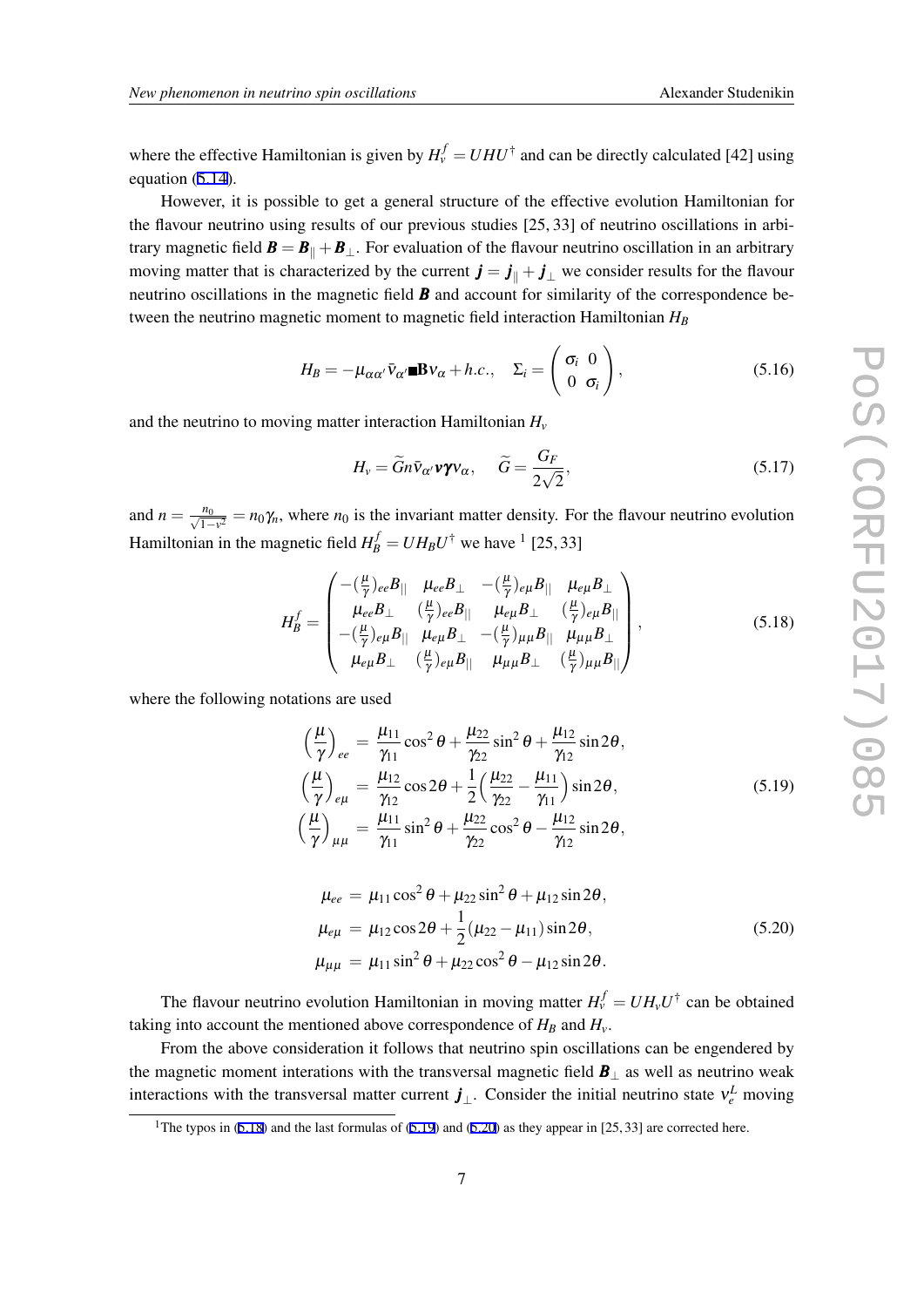<span id="page-8-0"></span>in the background with the magnetic field  $\mathbf{B} = \mathbf{B}_{\parallel} + \mathbf{B}_{\perp}$  and nonzero matter current  $\mathbf{j} = \mathbf{j}_{\parallel} + \mathbf{j}_{\perp}$ . One of the possible modes of neutrino transitions with the change of helicity is  $v_e^L \rightarrow v_e^R$ . The corresponding oscillations are governed by the evolution equation

$$
i\frac{d}{dt}\begin{pmatrix}v_e^L\\v_e^R\end{pmatrix} = \begin{pmatrix}\left(\frac{\mu}{\gamma}\right)_{ee}B_{||} + \eta_{ee}\widetilde{G}n(1-\nu\boldsymbol{\beta}) & \mu_{ee}B_{\perp} + \left(\frac{\eta}{\gamma}\right)_{ee}\widetilde{G}n\nu_{\perp} \\ \mu_{ee}B_{\perp} + \left(\frac{\eta}{\gamma}\right)_{ee}\widetilde{G}n\nu_{\perp} & -\left(\frac{\mu}{\gamma}\right)_{ee}B_{||} - \eta_{ee}\widetilde{G}n(1-\nu\boldsymbol{\beta})\end{pmatrix}\begin{pmatrix}v_e^L\\v_e^R\end{pmatrix},\tag{5.21}
$$

where  $\left(\frac{\eta}{\gamma}\right)$  $\frac{\eta}{\gamma}$  $_{ee}$  and  $\eta_{ee}$  are given by

$$
\left(\frac{\eta}{\gamma}\right)_{ee} = \left(\frac{\mu}{\gamma}\right)_{ee_{|\mu_{11} = \mu_{22} = 1, \ \mu_{12} = 0}} = \frac{\cos^2\theta}{\gamma_{11}} + \frac{\sin^2\theta}{\gamma_{22}},\tag{5.22}
$$

$$
\eta_{ee} = \mu_{ee_{|\mu_{11} = \mu_{22} = 1, \ \mu_{12} = 0}} = 1, \tag{5.23}
$$

if one sets  $\mu_{11} = \mu_{22} = 1$ ,  $\mu_{12} = 0$  in equations [\(5.19\)](#page-7-0) and ([5.20](#page-7-0)). For the oscillation  $v_e^L \rightarrow v_e^R$ probability we get

$$
P_{v_e^L \to v_e^R}(x) = \sin^2 2\theta_{\text{eff}} \sin^2 \frac{\pi x}{L_{\text{eff}}}, \quad \sin^2 2\theta_{\text{eff}} = \frac{E_{\text{eff}}^2}{E_{\text{eff}}^2 + \Delta_{\text{eff}}^2}, \quad L_{\text{eff}} = \frac{2\pi}{\sqrt{E_{\text{eff}}^2 + \Delta_{\text{eff}}^2}},\tag{5.24}
$$

where

$$
E_{eff} = \left| \mu_{ee} \mathbf{B}_{\perp} + \left( \frac{\eta}{\gamma} \right)_{ee} \widetilde{G} n \mathbf{v}_{\perp} \right|, \ \ \Delta_{eff} = \left| \left( \frac{\mu}{\gamma} \right)_{ee} \mathbf{B}_{||} + \eta_{ee} \widetilde{G} n (1 - \mathbf{v} \boldsymbol{\beta}) \boldsymbol{\beta} \right|.
$$
 (5.25)

In the next section we estimate values of the corresponding parameters that characterize the properties of neutrinos, the background matter and the magnetic field for which neutrino spin oscillations  $v_e^L \Leftrightarrow v_e^R$ , engendered by neutrino weak interactions with the transversal matter current, can proceed with significant probability.

# 6. Enhancement of the effect by the longitudinal matter currents and magnetic fields

We are interested in the situation when the amplitude of oscillations  $\sin^2 2\theta_{\text{eff}}$  in (5.24) is not small and we use the criterion based on the demand that

$$
\sin^2 2\theta_{\rm eff} = \frac{E_{\rm eff}^2}{E_{\rm eff}^2 + \Delta_{\rm eff}^2} \ge \frac{1}{2},\tag{6.1}
$$

that is provided by the condition  $E_{eff} \geq \Delta_{eff}$ .

At first we consider the case when the effect of magnetic field is negligible and thus we have

$$
E_{eff} = \left| \left( \frac{\eta}{\gamma} \right)_{ee} \widetilde{G} n \mathbf{v}_{\perp} \right|, \ \ \Delta_{eff} = \left| \widetilde{G} n (1 - \mathbf{v} \boldsymbol{\beta}) \boldsymbol{\beta} \right| \tag{6.2}
$$

and the oscillation length is given by

$$
L_{eff} = \frac{2\pi}{(\frac{\eta}{\gamma})_{ee}\widetilde{G}m_{\perp}}.\tag{6.3}
$$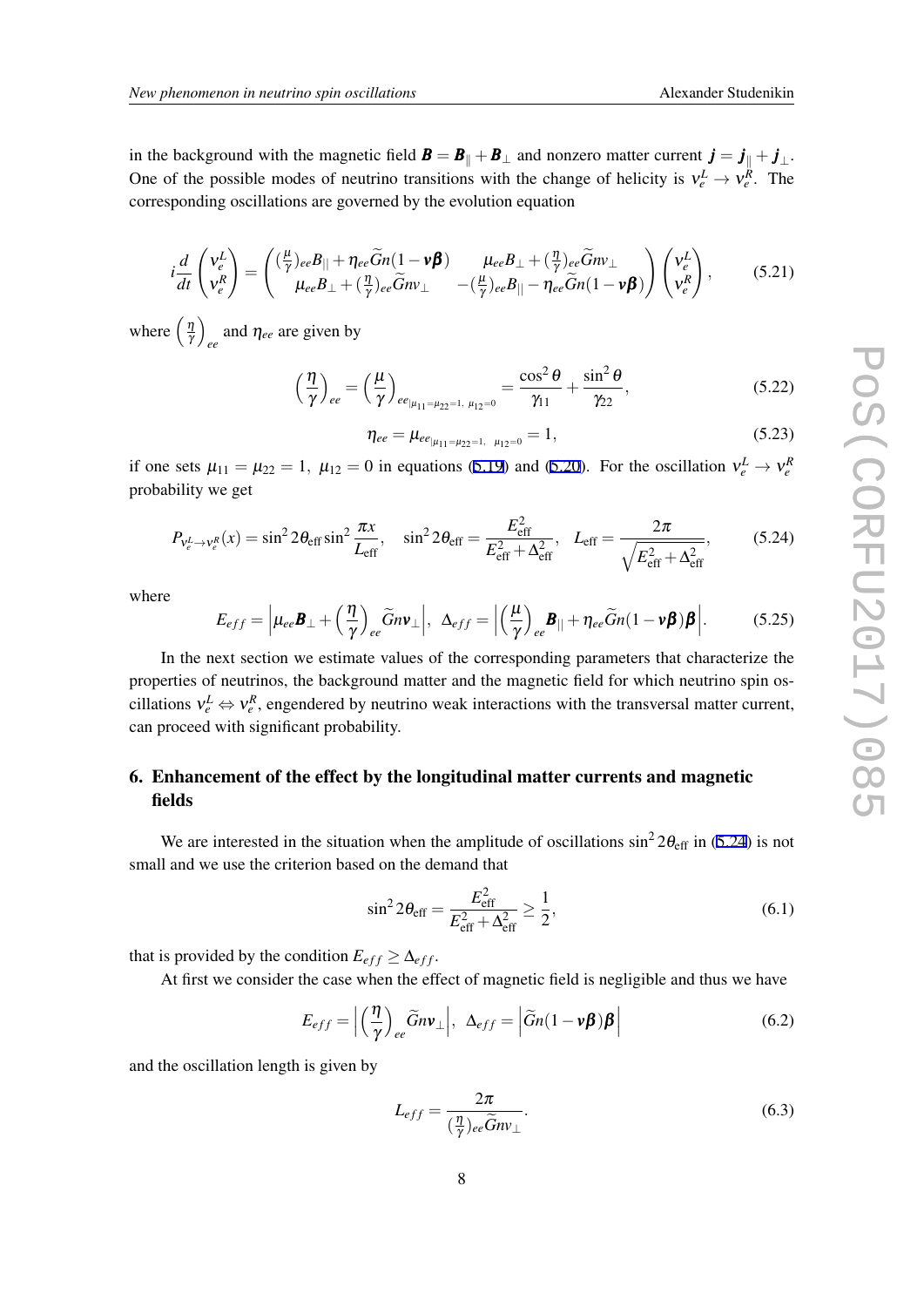From the condition  $E_{eff} \geq \Delta_{eff}$  it follows that

$$
\left(\frac{\eta}{\gamma}\right)_{ee}v_{\perp}\geq (1-\nu\beta). \tag{6.4}
$$

In the further evaluations we suppose that  $\Delta m = m_2 - m_1 \ll m_1$ ,  $m_2$ , and introduce the neutrino effective gamma-factor  $\gamma_{v}$ 

$$
\frac{1}{\gamma_v} = \frac{1}{\gamma_{11}} \sim \frac{1}{\gamma_{22}}.\tag{6.5}
$$

Then the condition (6.4) reduces to

$$
\frac{\nu_{\perp}}{\gamma_{\nu}} \ge (1 - \nu \beta). \tag{6.6}
$$

Assuming neutrino masses  $m_1$ ,  $m_2 \sim 0.1$  *eV*, for a typical neutrino energy  $p_0^{\gamma} \sim 10 \text{ MeV}$  we find  $γ<sub>v</sub> ∼ 10<sup>7</sup>$ . Consider the case when neutrinos are more relativistic particles than the background matter neutrons ( $\gamma_v \gg \gamma_n$ ), then from (6.6) we get

$$
\frac{1}{\gamma_v} \ge \frac{1}{\gamma_n^2}.\tag{6.7}
$$

The letter condition can be valid for ultra-relativistic background matter with  $\gamma_n \geq \sqrt{\gamma_v} \sim 3 \times 10^3$ . However, the the oscillation length  $L_{eff}$  given by ([6.3](#page-8-0)) is extremely large.

The presence of the longitudinal magnetic field  $B_{\parallel}$  can also have important impact on the cri-terion ([6.1](#page-8-0)). In the previous consideration the diminishing value of  $\Delta_{eff}$  is attained by the vanishing value of  $(1 - v\beta)$ . Now we consider reduction of the term  $\tilde{G}n(1 - v\beta)$  in  $\Delta_{eff}$  given by ([5.25\)](#page-4-0) due to the contribution of  $(\frac{\mu}{\gamma})$  $\frac{\mu}{\gamma}$ )<sub>ee</sub> $B_{||}$ . This possibility can be realized when  $B_{||}\boldsymbol{\beta} = -1$ . An environment we are considering can be realized by models of short gamma-ray bursts (sGRB) (see [43] and [44]). Consider the neutrino  $v_e$  escaping the central neutron star with inclination given by an angle  $\alpha$ from the plane of the accretion disk. Then this neutrino propagates through the toroidal bulk of very dence matter that rotates with the angular velocity of about  $\omega = 10^3 s^{-1}$  around the axis that is perpendicular to the accretion disk. The diameter of the perpendicular cut of the toroidal bulk of matter is about *d ∼* 20 *km* and the distance from the centre of this cut to the centre of the neutron star is also about  $D \sim 20$  *km*. The transversal velocity of matter can be estimated accordingly  $v_{\perp} = \omega D = 0.7$  that corresponds to  $\gamma_n = 1.4$ .

Suppose that the direction of the neutrino propagation is characterized by  $\sin \alpha \sim \frac{1}{2}$  $\frac{1}{2}$ . If there is a magnetic field *B* perpendicular to the accretion disk then there is the longitudinal field in respect to the neutrino propagation  $B_{\parallel} = B \sin \alpha \sim \frac{1}{2}$  $\frac{1}{2}B$ .

In the straightforward analysis we are particular interested in the conversion  $v_e^L \Leftrightarrow v_e^R$ , engendered by interactions with the transversal matter current *j⊥*. Therefore we omit possible effect of the neutrino magnetic moment interaction with the transversal magnetic field  $\mu_{ee}B_\perp$  in [\(5.25\)](#page-4-0) and get

$$
E_{eff} = \left(\frac{\eta}{\gamma}\right)_{ee} \widetilde{G} n v_{\perp} = \widetilde{G} n v_{\perp} \left(\frac{\cos^2 \theta}{\gamma_{11}}\right) \approx \widetilde{G} n_0 \frac{\gamma_n}{\gamma_v}.
$$
\n(6.8)

In the considered geometry  $v\beta = 0$  and for  $\Delta_{eff}$  we use the relation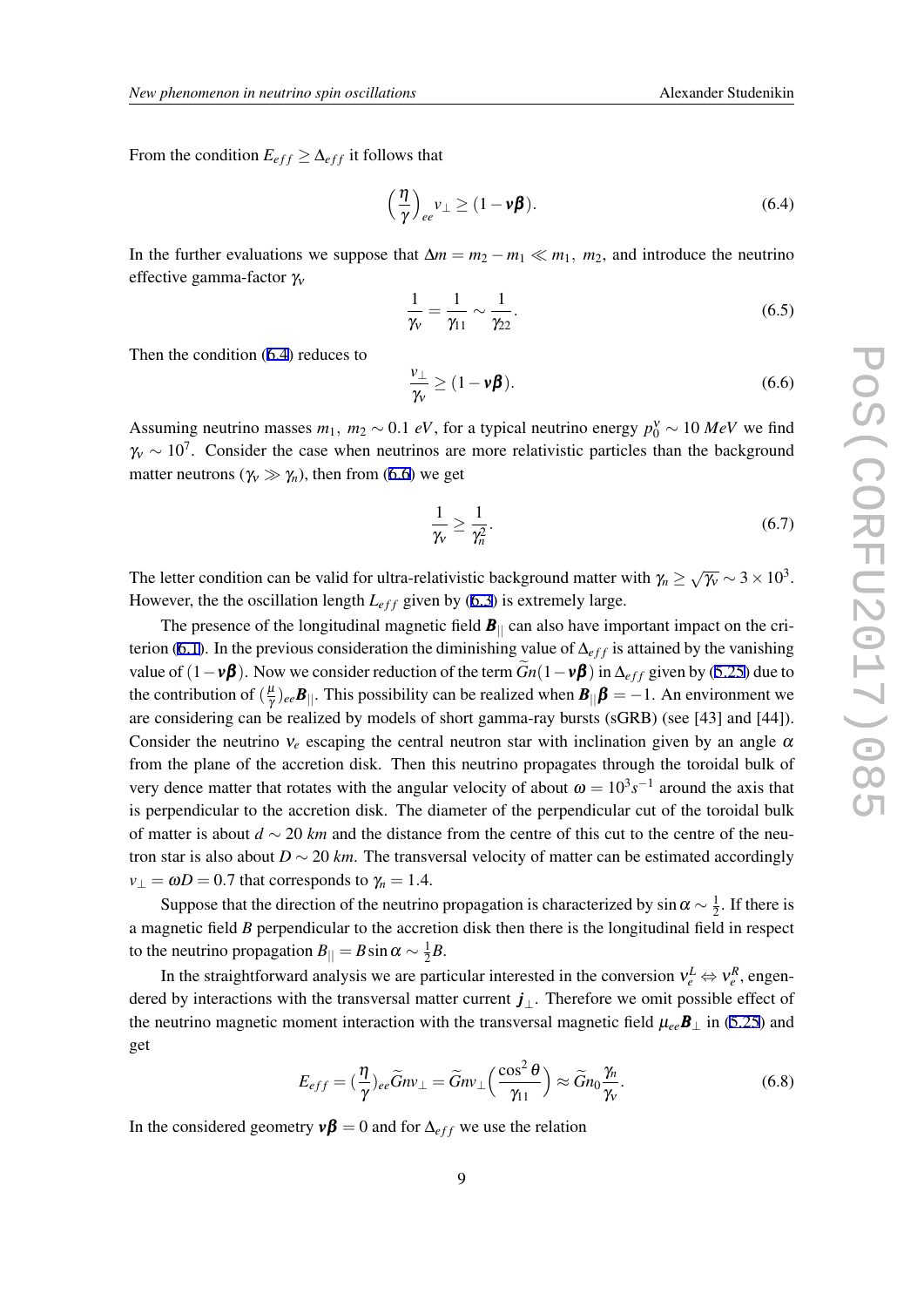$$
\Delta_{eff} = \left| (\frac{\mu}{\gamma})_{ee} \mathbf{B}_{||} + \eta_{ee} \widetilde{G}n \mathbf{\beta} \right| =
$$
\n
$$
= \left| \mathbf{B}_{||} \left( \frac{\mu_{11}}{\gamma_{11}} \cos^2 \theta + \frac{\mu_{22}}{\gamma_{22}} \sin^2 \theta \right) + \widetilde{G}n \mathbf{\beta} \right|
$$
\n
$$
\approx \left| \frac{\mu_{11}}{\gamma} \mathbf{B}_{||} - \widetilde{G}n_0 \gamma_n \right|.
$$
\n(6.9)

From the demand  $E_{eff} > \Delta_{eff}$  we get

$$
\left|\frac{\mu_{11}B_{||}}{\tilde{G}n_0\gamma_n} - \gamma_V\right| < 1. \tag{6.10}
$$

Thus, the criterion ([6.1\)](#page-8-0) is fulfilled if the the longitudinal magnetic field is

$$
B_{\parallel} = B_{\parallel}^{cr} \sim \gamma_n \gamma_v \frac{\widetilde{G} n_0}{\mu_{11}}.
$$
\n(6.11)

From the obtained estimation of the critical strength  $B_{\parallel}^{cr}$  of the longitudinal magnetic field  $B_{\parallel}$ follows its important dependence on the matter density  $n_0$ . If one takes an estimation for the neutrino magnetic moment  $\mu_{11} \sim 3 \times 10^{-11} \mu_B$  and  $\gamma_v = 2 \times 10^7$  then in the case of very low matter density  $n_0 \sim 10^{23}$  cm<sup>-3</sup> the critical field is  $B_{\parallel}^{cr} \sim 3 \times 10^{-3} B_0$ , where  $B_0 = \frac{m_e^2}{e_0} = 4.41 \times 10^{13}$  Gauss. For higher densities  $n_0 \sim 10^{32}$  *cm*<sup>−3</sup> we get  $B_{||}^{cr} \sim 10^{20}$  *Gauss*. From these estimations it follows that in order to get a reasonable reduction of the term  $\tilde{G}_n(1 - v\beta)$  in  $\Delta_{eff}$  given by [\(5.25\)](#page-4-0) due to the contribution of  $(\frac{\mu}{\gamma})$  $\frac{\mu}{\gamma}$ )<sub>ee</sub> $B_{||}$  the matter density should not be too high to avoid a demand for extremely strong magnetic fields.

Quite recently [46] it has been shown that nonstandard interactions of neutrinos (NIS) with matter [45, 47] can significantly alter neutrino flavor evolution in supernovae with the potential to impact explosion dynamics, nucleosynthesis, and the neutrinos signal. Obviously, neutrino spin oscillations can be also engendered by NIS interactions of neutrinos with the transversal matter currents. Different aspects of these very interesting possibilities, including neutrino spin flavour oscillations, are considered elsewhere [48].

### 7. Acknowledgments

The author is thankful to Konstantin Kouzakov, Artem Popov and Pavel Pustoshny for useful discussions. The author is also thankful to George Zoupanos and Margarida Rebelo for the kind invitation to attend the Corfu Summer institute. This work was supported by the Russian Foundation for Basic Research under grants No. 16-02-01023-a and No. 17-52-53133-GFEN.

#### References

- [1] B. Pontecorvo, Sov. Phys. JETP 6 (1957) 429 [Zh. Eksp. Teor. Fiz. 33 (1957) 549].
- [2] B. Pontecorvo, Sov. Phys. JETP 7 (1958) 172 [Zh. Eksp. Teor. Fiz. 34 (1957) 247; JINR Preprint P-45, Dubna, 1957].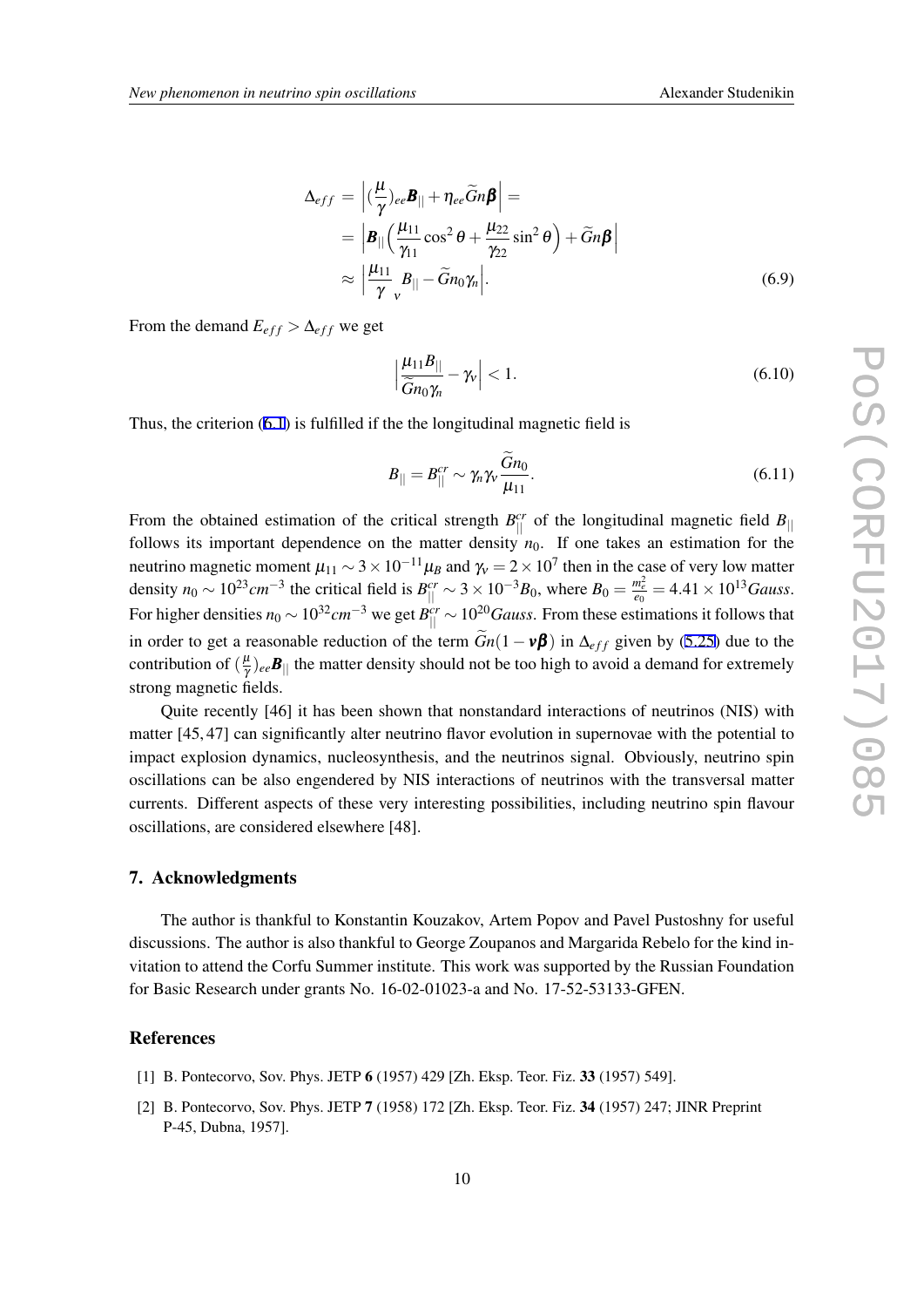- 
- [3] S. Bilenky, Nucl. Phys. B 908 (2016) 2 doi:10.1016/j.nuclphysb.2016.01.025 [arXiv:1602.00170 [hep-ph]].
- [4] Z. Maki, M. Nakagawa and S. Sakata, Prog. Theor. Phys. 28 (1962) 870. doi:10.1143/PTP.28.870
- [5] V. N. Gribov and B. Pontecorvo, Phys. Lett. 28B (1969) 493. doi:10.1016/0370-2693(69)90525-5
- [6] S. M. Bilenky and B. Pontecorvo, Phys. Lett. 61B (1976) 248. doi:10.1016/0370-2693(76)90141-6
- [7] L. Wolfenstein, Phys. Rev. D 17 (1978) 2369. doi:10.1103/PhysRevD.17.2369
- [8] S. P. Mikheev and A. Y. Smirnov, Sov. J. Nucl. Phys. 42 (1985) 913 [Yad. Fiz. 42 (1985) 1441].
- [9] K. Fujikawa and R. Shrock, Phys. Rev. Lett. 45 (1980) 963.
- [10] A. Beda, V. Brudanin, V. Egorov, D. Medvedev *et al.* Adv. High Energy Phys. 2012 (2012) 350150.
- [11] G. Raffelt, Phys. Rev. Lett. **64** (1990) 2856.
- [12] C. Giunti and A. Studenikin, Rev. Mod. Phys. **87** (2015) 531.
- [13] A. Cisneros, Astrophys. Space Sci. **10** (1971) 87.
- [14] J. Schechter and J. W. F. Valle, *Phys. Rev. D* **24** (1981) 1883.
- [15] L. Okun, M. Voloshin, M. Vysotsky, Sov. J. Nucl. Phys. 44 (1986) 440.
- [16] E. Akhmedov, Phys. Lett. B 213 (1988) 64.
- [17] C. S. Lim and W. J. Marciano, Phys. Rev. D 37 (1988) 1368.
- [18] E. Akhmedov, M. Khlopov, Mod. Phys. Lett. A 3 (1988) 451.
- [19] J. Vidal and J. Wudka, Phys. Lett. B 249 (1990) 473. doi:10.1016/0370-2693(90)91019-8
- [20] A. Y. Smirnov, Phys. Lett. B 260 (1991) 161. doi:10.1016/0370-2693(91)90985-Y
- [21] E. K. Akhmedov, S. T. Petcov and A. Y. Smirnov, Phys. Rev. D 48 (1993) 2167 doi:10.1103/PhysRevD.48.2167 [hep-ph/9301211].
- [22] G. G. Likhachev and A. I. Studenikin, J. Exp. Theor. Phys. 81 (1995) 419 [Zh. Eksp. Teor. Fiz. 108 (1995) 769].
- [23] M. Dvornikov, J. Phys. G 35 (2008) 025003 doi:10.1088/0954-3899/35/2/025003 [arXiv:0708.2328 [hep-ph]].
- [24] A. Dmitriev, R. Fabbricatore and A. Studenikin, PoS CORFU 2014 (2015) 050 [arXiv:1506.05311 [hep-ph]].
- [25] A. Studenikin, EPJ Web Conf. 125 (2016) 04018. doi:10.1051/epjconf/201612504018
- [26] A. Popov and A. Studenikin, arXiv:1803.05755 [hep-ph].
- [27] P. Kurashvili, K. A. Kouzakov, L. Chotorlishvili and A. I. Studenikin, Phys. Rev. D 96 (2017) no.10, 103017 doi:10.1103/PhysRevD.96.103017 [arXiv:1711.04303 [hep-ph]].
- [28] A. Egorov, A. Lobanov and A. Studenikin, Phys. Lett. B 491 (2000) 137.
- [29] A. Lobanov and A. Studenikin, Phys. Lett. B 515 (2001) 94.
- [30] M. S. Dvornikov and A. I. Studenikin, Phys. Atom. Nucl. 64 (2001) 1624 [Yad. Fiz. 64 (2001) 1705]. doi:10.1134/1.1409503